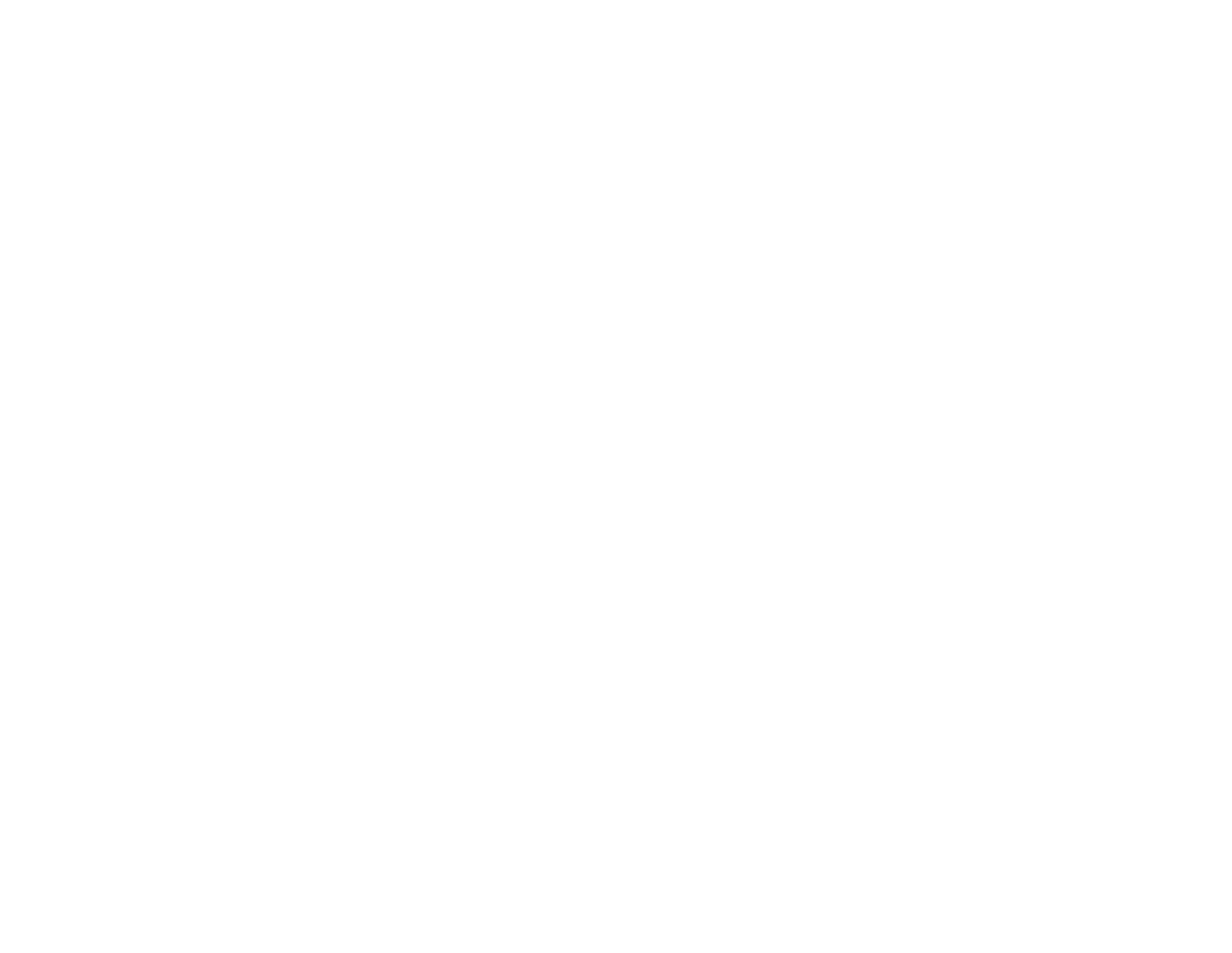# **SSC: 29035D**

# **Theory Counselling Schedule**

#### **Session July 2019-June 2020**

#### **PROGRAM : MAPY Year : 2nd**

| <b>DAYS</b> | <b>PROG</b> | <b>COURSE CODE</b> | <b>BATCH</b> | <b>TIME</b>     | <b>SEP'19</b> | <b>OCT'19</b> | <b>NOV'19</b> | <b>JAN'19</b> | <b>NAME OF COUNSELORS</b> |
|-------------|-------------|--------------------|--------------|-----------------|---------------|---------------|---------------|---------------|---------------------------|
| <b>SUN</b>  | <b>MAPY</b> | <b>MPYE 10</b>     | <b>T1</b>    | 09:30AM-11:30AM | 1,8           |               |               |               | <b>Dr. Farhan Khan</b>    |
| <b>SUN</b>  | <b>MAPY</b> | <b>MPYE 10</b>     | <b>T1</b>    | 11:30AM-1:30PM  | 1,8           |               | 24            |               | <b>Dr. Farhan Khan</b>    |
| <b>SUN</b>  | <b>MAPY</b> | <b>MPYE 11</b>     | <b>T1</b>    | 09:30AM-11:30AM | 15,22         |               |               |               | Dr. Farhan Khan           |
| <b>SUN</b>  | <b>MAPY</b> | <b>MPYE 11</b>     | <b>T1</b>    | 11:30AM-1:30PM  | 15,22         |               |               |               | <b>Dr. Farhan Khan</b>    |
| <b>SUN</b>  | <b>MAPY</b> | <b>MPYE 12</b>     | <b>T1</b>    | 09:30AM-11:30AM |               | 6, 13         |               |               | lDr. Farhan Khan          |
| <b>SUN</b>  | <b>MAPY</b> | <b>MPYE 12</b>     | <b>T1</b>    | 11:30AM-1:30PM  |               | 6, 13         |               |               | <b>Dr. Farhan Khan</b>    |
| <b>SUN</b>  | <b>MAPY</b> | <b>MPYE 14</b>     | <b>T1</b>    | 09:30AM-11:30AM |               | 20            | 3             |               | <b>Dr. Farhan Khan</b>    |
| <b>SUN</b>  | <b>MAPY</b> | <b>MPYE 14</b>     | <b>T1</b>    | 11:30AM-1:30PM  |               | 20            | $\mathbf{3}$  |               | Dr. Farhan Khan           |
| <b>SUN</b>  | <b>MAPY</b> | <b>MPYE 15</b>     | <b>T1</b>    | 09:30AM-11:30AM |               |               | 10, 17        |               | <b>Dr. Farhan Khan</b>    |
| <b>SUN</b>  | <b>MAPY</b> | <b>MPYE 15</b>     | <b>T1</b>    | 11:30AM-1:30PM  |               |               | 10, 17        |               | Dr. Farhan Khan           |
| <b>SUN</b>  | <b>MAPY</b> | <b>MPYE 16</b>     | <b>T1</b>    | 09:30AM-11:30AM |               |               | 24            |               | 5 Dr. Farhan Khan         |
| <b>SUN</b>  | <b>MAPY</b> | <b>MPYE 16</b>     | <b>T1</b>    | 11:30AM-1:30PM  |               |               | 24            |               | 5Dr. Farhan Khan          |
| <b>SUN</b>  | <b>MAPY</b> | <b>MPYE 8</b>      | <b>T1</b>    | 09:30AM-11:30AM |               |               |               | 12,19         | <b>Dr. Farhan Khan</b>    |
| <b>SUN</b>  | <b>MAPY</b> | <b>MPYE 8</b>      | <b>T1</b>    | 11:30AM-1:30PM  |               |               |               | 12,19         | Dr. Farhan Khan           |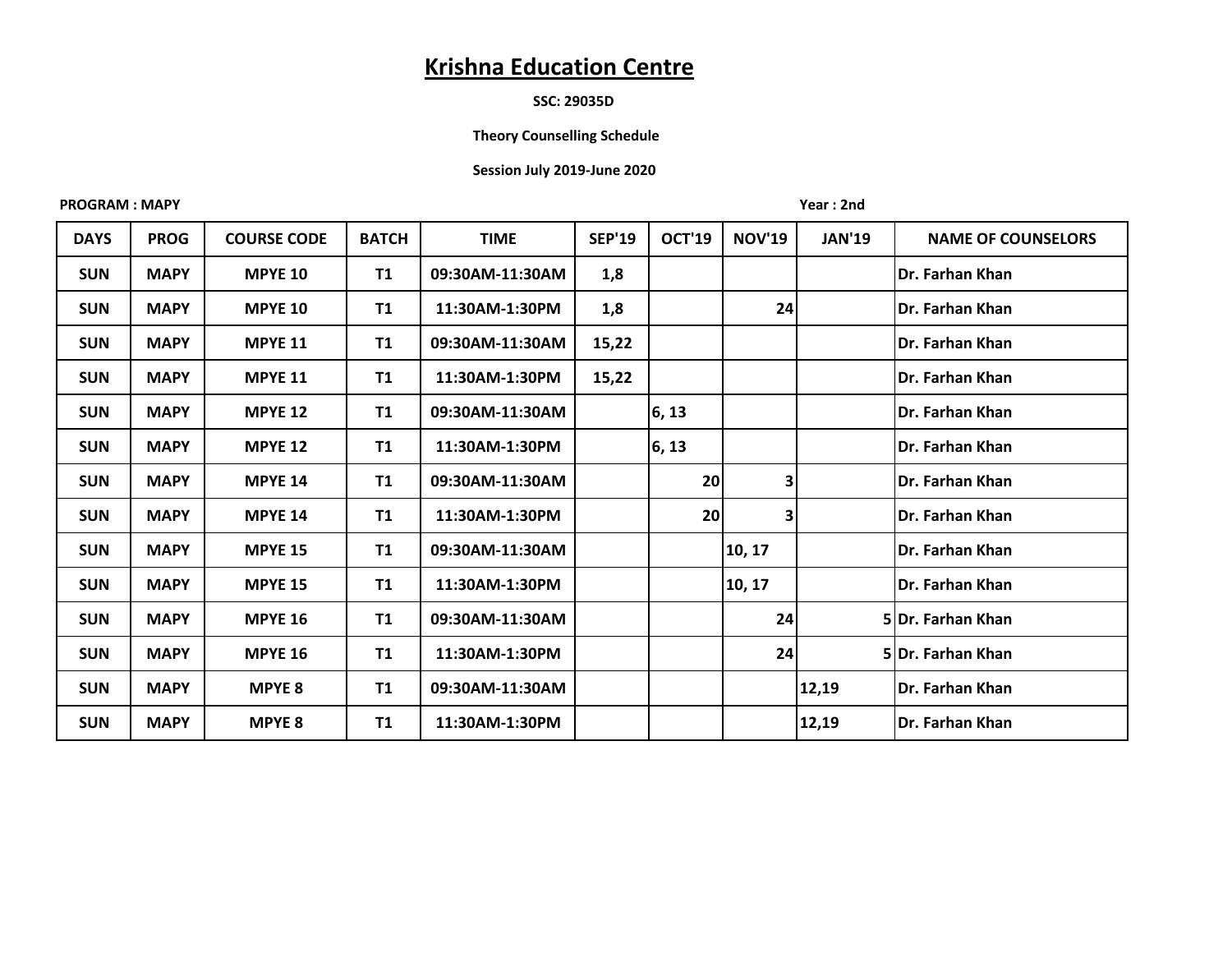# **SSC: 29035D**

# **Theory Councelling Schedule**

#### **Session July 2019-June 2020**

**PROGRAM : MHD Year : 2nd** 

| <b>DAYS</b> | <b>PROG</b> | <b>COURSE CODE</b> | <b>BATCH TIME</b> |                 | <b>SEP'19</b> | <b>OCT'19</b> | <b>NOV'19</b> | <b>NAME OF COUNSELORS</b> |
|-------------|-------------|--------------------|-------------------|-----------------|---------------|---------------|---------------|---------------------------|
| <b>SUN</b>  | <b>MHD</b>  | MHD5               | T1                | 09:30AM-11:30AM | 1,8,15,22     |               |               | Dr. Hemanshi Srivastava   |
| <b>SUN</b>  | <b>MHD</b>  | MHD5               | <b>T1</b>         | 11:30AM-1:30PM  | 1,8,15,22     |               |               | Dr. Hemanshi Srivastava   |
| <b>SUN</b>  | <b>MHD</b>  | MHD7               | T1                | 2:30PM-4:30PM   | 1,8           |               |               | Dr. Hemanshi Srivastava   |
| <b>SUN</b>  | <b>MHD</b>  | MHD7               | <b>T1</b>         | 4:30PM-6:30PM   | 1,8           |               |               | Dr. Hemanshi Srivastava   |
| <b>SUN</b>  | <b>MHD</b>  | MHD <sub>9</sub>   | <b>T1</b>         | 2:30PM-4:30PM   | 15, 22        |               |               | Dr. Hemanshi Srivastava   |
| <b>SUN</b>  | <b>MHD</b>  | MHD <sub>9</sub>   | <b>T1</b>         | 4:30PM-6:30PM   | 15, 22        |               |               | Dr. Hemanshi Srivastava   |
| <b>SUN</b>  | <b>MHD</b>  | MHD1               | <b>T1</b>         | 09:30AM-11:30AM |               | 6,13          |               | Dr. Hemanshi Srivastava   |
| <b>SUN</b>  | <b>MHD</b>  | MHD1               | <b>T1</b>         | 11:30AM-1:30PM  |               | 6,13          |               | Dr. Hemanshi Srivastava   |
| <b>SUN</b>  | <b>MHD</b>  | MHD10              | T1                | 2:30PM-4:30PM   |               | 6             |               | Dr. Hemanshi Srivastava   |
| <b>SUN</b>  | <b>MHD</b>  | MHD10              | <b>T1</b>         | 4:30PM-6:30PM   |               | 6             |               | Dr. Hemanshi Srivastava   |
| <b>SUN</b>  | <b>MHD</b>  | <b>MHD 11</b>      | T1                | 2:30PM-4:30PM   |               | 13            |               | Dr. Archana               |
| <b>SUN</b>  | <b>MHD</b>  | <b>MHD 11</b>      | <b>T1</b>         | 4:30PM-6:30PM   |               | 13            |               | Dr. Archana               |
| <b>SUN</b>  | <b>MHD</b>  | MHD12              | <b>T1</b>         | 09:30AM-11:30AM |               | 20            |               | Dr. Hemanshi Srivastava   |
| <b>SUN</b>  | <b>MHD</b>  | MHD12              | <b>T1</b>         | 11:30AM-1:30PM  |               | 20            |               | Dr. Hemanshi Srivastava   |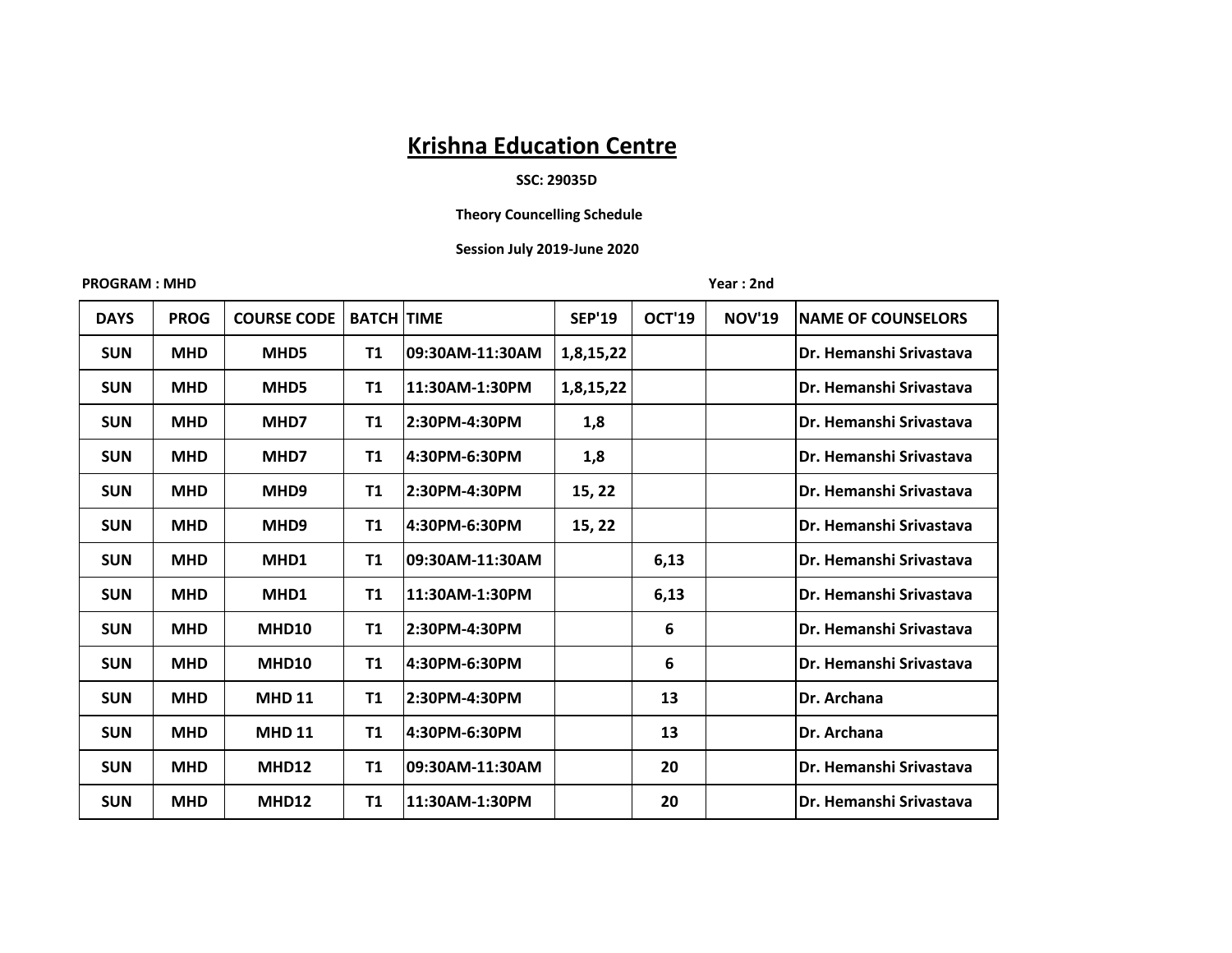| <b>SUN</b> | <b>MHD</b> | MHD13         | <b>T1</b>      | 2:30PM-4:30PM    | 20 |    | Dr. Archana              |
|------------|------------|---------------|----------------|------------------|----|----|--------------------------|
| <b>SUN</b> | <b>MHD</b> | MHD13         | T <sub>1</sub> | l4:30PM-6:30PM   | 20 |    | Dr. Archana              |
| <b>SUN</b> | <b>MHD</b> | MHD14         | <b>T1</b>      | l09:30AM-11:30AM |    | 3  | IDr. Hemanshi Srivastava |
| <b>SUN</b> | <b>MHD</b> | MHD14         | T <sub>1</sub> | 11:30AM-1:30PM   |    | 3  | lDr. Hemanshi Srivastava |
| <b>SUN</b> | <b>MHD</b> | <b>MHD15</b>  | T <sub>1</sub> | l2:30PM-4:30PM   |    | 3  | <b>IDr. Archana</b>      |
| <b>SUN</b> | <b>MHD</b> | MHD15         | <b>T1</b>      | 14:30PM-6:30PM   |    | 3  | <b>IDr. Archana</b>      |
| <b>SUN</b> | <b>MHD</b> | MHD16         | <b>T1</b>      | 109:30AM-11:30AM |    | 10 | IDr. Hemanshi Srivastava |
| <b>SUN</b> | <b>MHD</b> | MHD16         | T <sub>1</sub> | 11:30AM-1:30PM   |    | 10 | IDr. Hemanshi Srivastava |
| <b>SUN</b> | <b>MHD</b> | <b>MHD 20</b> | T <sub>1</sub> | l2:30PM-4:30PM   |    | 10 | Dr. Archana              |
| <b>SUN</b> | <b>MHD</b> | <b>MHD 20</b> | T1             | l4:30PM-6:30PM   |    | 10 | Dr. Archana              |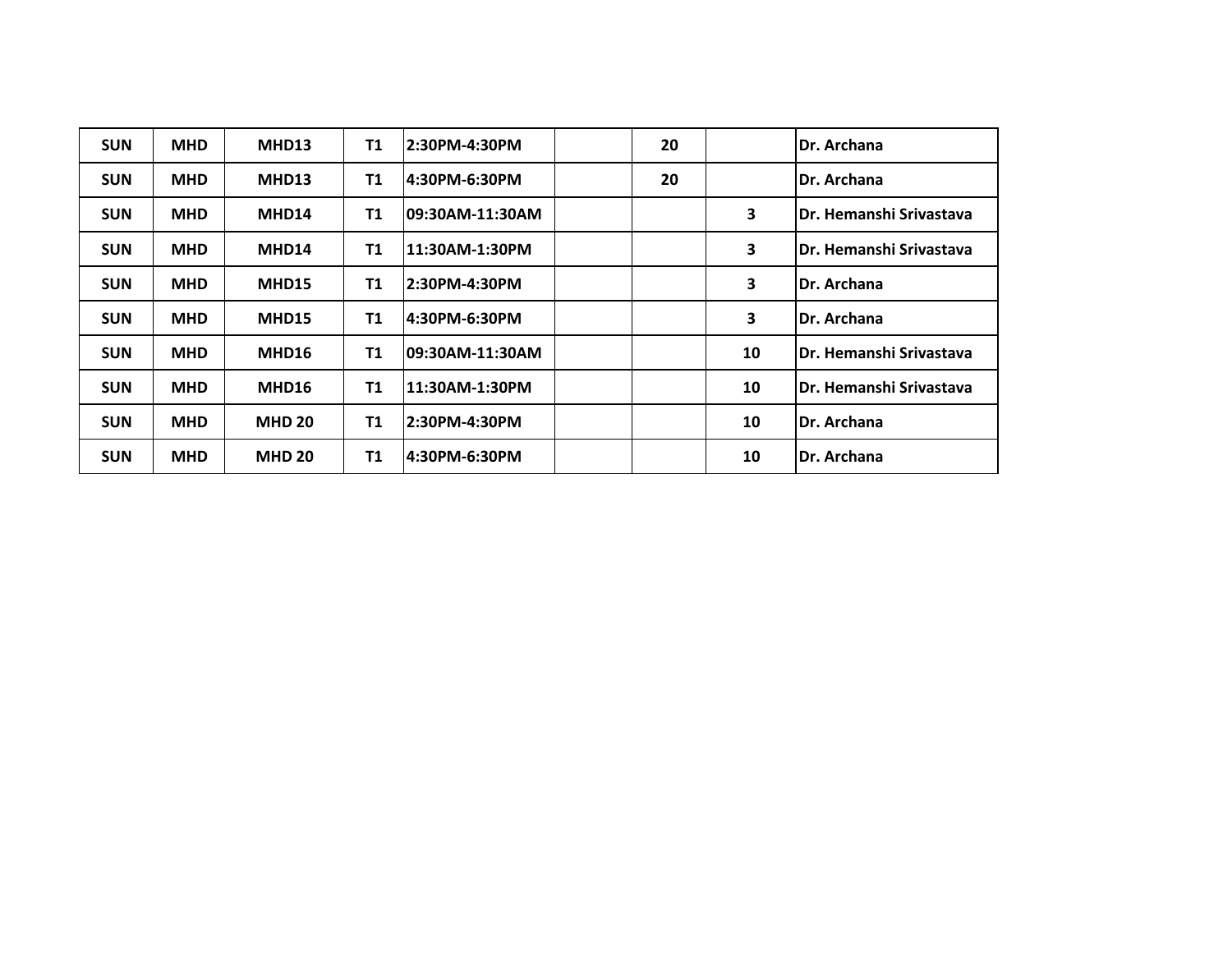#### **SSC: 29035D**

# **Theory Counselling Schedule**

# **Session July 2019-June 2020**

#### **PROGRAM : MPS Year : 2nd**

| <b>DAYS</b> | <b>PROG</b> | <b>COURSE CODE</b> | <b>BATCH</b> | <b>TIME</b>     | <b>SEP'19</b> | <b>OCT'19</b> | <b>NOV'19</b> | <b>JAN'20</b> | <b>NAME OF COUNSELORS</b> |
|-------------|-------------|--------------------|--------------|-----------------|---------------|---------------|---------------|---------------|---------------------------|
| <b>SUN</b>  | <b>MPS</b>  | MPSE <sub>1</sub>  | <b>T1</b>    | 09:30AM-11:30AM | 1,8,15,22     | 6             |               |               | Dr. Prince Parmar         |
| <b>SUN</b>  | <b>MPS</b>  | MPSE <sub>1</sub>  | <b>T1</b>    | 11:30AM-1:30PM  | 1,8,15,22     | 6             |               |               | Dr. Prince Parmar         |
| <b>SUN</b>  | <b>MPS</b>  | <b>MPSE 3</b>      | <b>T1</b>    | 2:30PM-4:30PM   | 1,8,15,22     | 6             |               |               | Dr. Prince Parmar         |
| <b>SUN</b>  | <b>MPS</b>  | <b>MPSE 3</b>      | <b>T1</b>    | 4:30PM-6:30PM   | 1,8,15,22     | 6             |               |               | Dr. Prince Parmar         |
| <b>SUN</b>  | <b>MPS</b>  | <b>MPSE 4</b>      | T1           | 09:30AM-11:30AM |               | 13,20,        | 3,10          |               | Dr. Prince Parmar         |
| <b>SUN</b>  | <b>MPS</b>  | <b>MPSE 4</b>      | <b>T1</b>    | 11:30AM-1:30PM  |               | 13,20,        | 3,10          |               | Dr. Prince Parmar         |
| <b>SUN</b>  | <b>MPS</b>  | MPSE <sub>6</sub>  | <b>T1</b>    | 2:30PM-4:30PM   |               | 13,20,        | 3,10          |               | Shushil Kumar             |
| <b>SUN</b>  | <b>MPS</b>  | MPSE <sub>6</sub>  | <b>T1</b>    | 4:30PM-6:30PM   |               | 13,20,        | 3,10          |               | Shushil Kumar             |
| <b>SUN</b>  | <b>MPS</b>  | <b>MPSE 7</b>      | <b>T1</b>    | 09:30AM-11:30AM |               |               | 17,24         |               | Dr. Prince Parmar         |
| <b>SUN</b>  | <b>MPS</b>  | <b>MPSE 7</b>      | <b>T1</b>    | 11:30AM-1:30PM  |               |               | 17,24         |               | Dr. Prince Parmar         |
| <b>SUN</b>  | <b>MPS</b>  | <b>MPSE 8</b>      | <b>T1</b>    | 2:30PM-4:30PM   |               |               | 17,24         |               | <b>Shushil Kumar</b>      |
| <b>SUN</b>  | <b>MPS</b>  | <b>MPSE 8</b>      | <b>T1</b>    | 4:30PM-6:30PM   |               |               | 17,24         |               | <b>Shushil Kumar</b>      |
| <b>SUN</b>  | <b>MPS</b>  | <b>MPSE 7</b>      | <b>T1</b>    | 09:30AM-11:30AM |               |               |               | 5,12          | Dr. Prince Parmar         |
| <b>SUN</b>  | <b>MPS</b>  | <b>MPSE 7</b>      | <b>T1</b>    | 11:30AM-1:30PM  |               |               |               | 5,12          | Dr. Prince Parmar         |
| <b>SUN</b>  | <b>MPS</b>  | <b>MPSE 8</b>      | <b>T1</b>    | 2:30PM-4:30PM   |               |               |               | 5,12          | Shushil Kumar             |
| <b>SUN</b>  | <b>MPS</b>  | <b>MPSE 8</b>      | <b>T1</b>    | 4:30PM-6:30PM   |               |               |               | 5,12          | Shushil Kumar             |
| <b>SUN</b>  | <b>MPS</b>  | MED <sub>2</sub>   | <b>T1</b>    | 09:30AM-11:30AM |               |               |               |               | 19 Dr. Prince Parmar      |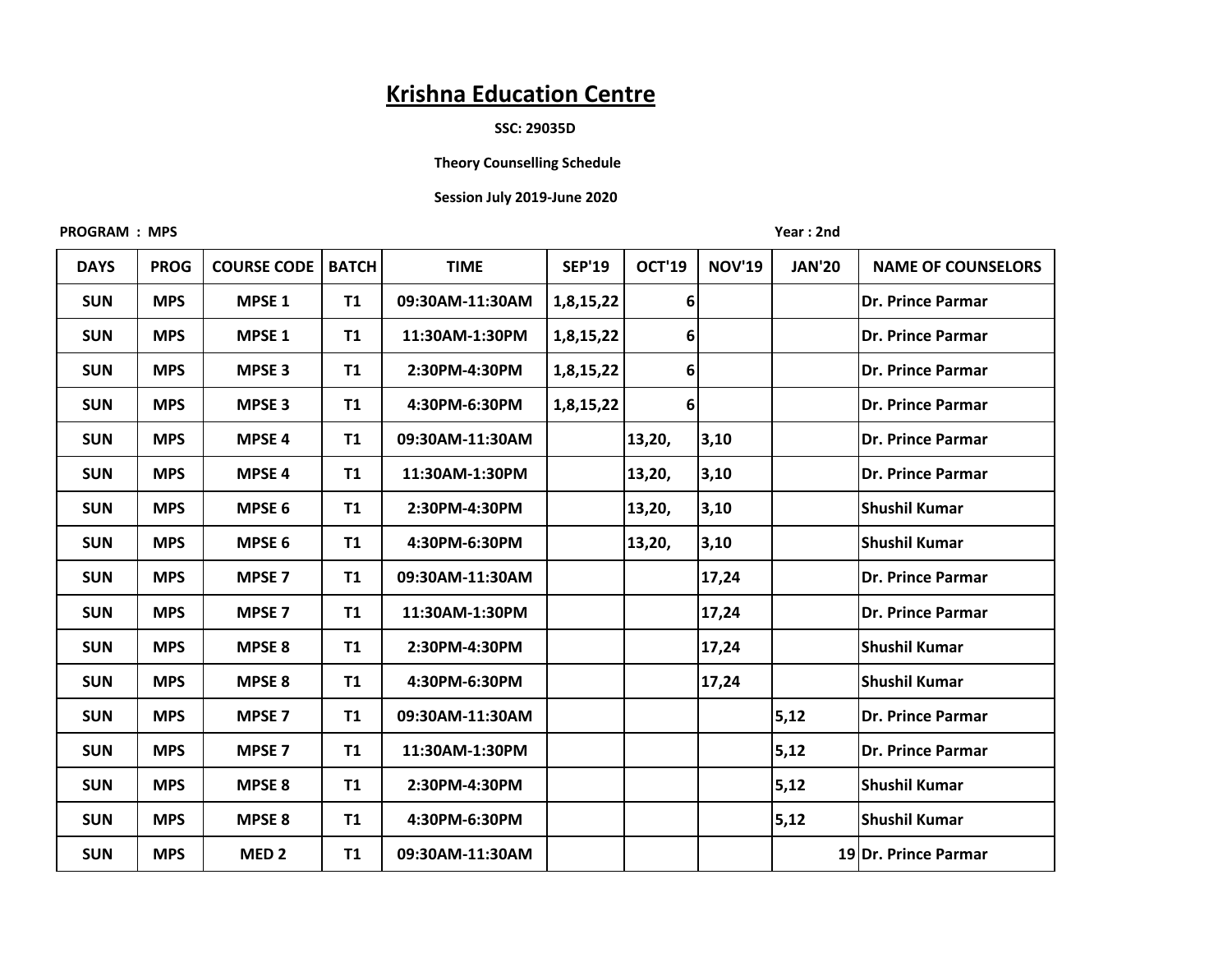| <b>SUN</b> | <b>MPS</b> | MED <sub>2</sub> | Τ1 | 11:30AM-1:30PM |  |  | 19 Dr. Prince Parmar |
|------------|------------|------------------|----|----------------|--|--|----------------------|
| <b>SUN</b> | <b>MPS</b> | MGP <sub>4</sub> | Τ1 | 2:30PM-4:30PM  |  |  | 19 Shushil Kumar     |
| <b>SUN</b> | <b>MPS</b> | MGP <sub>4</sub> | Τ1 | 4:30PM-6:30PM  |  |  | 19 Shushil Kumar     |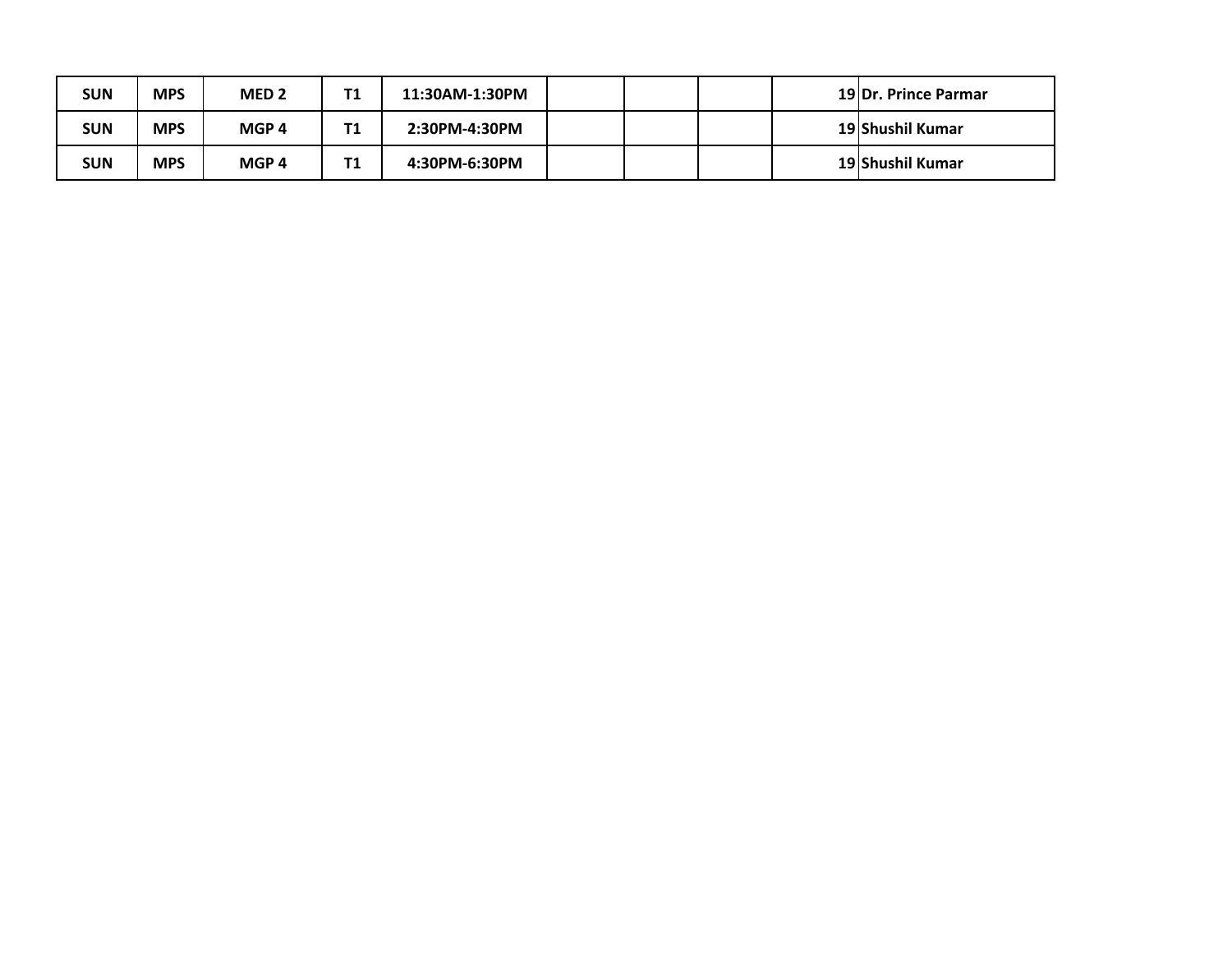## **SSC: 29035D**

## **Theory Counselling Schedule**

#### **Session July 2019-June 2020**

#### **PROGRAM : MEG** Year : 2 nd

| <b>DAYS</b> | <b>PROG</b> | <b>COURSE CODE</b> | <b>BATCH</b> | <b>TIME</b>     | <b>SEP'19</b> | <b>OCT'19</b> | <b>NOV'19</b> | <b>JAN'20</b> | <b>FEB'20</b> | <b>NAME OF COUNSELORS</b> |
|-------------|-------------|--------------------|--------------|-----------------|---------------|---------------|---------------|---------------|---------------|---------------------------|
| <b>SUN</b>  | <b>MEG</b>  | MEG <sub>5</sub>   | <b>T1</b>    | 09:30AM-11:30AM | 1,8,15,22     | 6             |               |               |               | <b>Bharti Shokeen</b>     |
| <b>SUN</b>  | <b>MEG</b>  | MEG <sub>5</sub>   | T1           | 11:30AM-1:30PM  | 1,8,15,22     | 6             |               |               |               | <b>Bharti Shokeen</b>     |
| <b>SUN</b>  | <b>MEG</b>  | MEG <sub>7</sub>   | T1           | 09:30AM-11:30AM |               | 13,20,        | 3,10,17       |               |               | <b>Bharti Shokeen</b>     |
| <b>SUN</b>  | <b>MEG</b>  | MEG <sub>7</sub>   | T1           | 11:30AM-1:30PM  |               | 13,20,        | 3,10,17       |               |               | <b>Bharti Shokeen</b>     |
| <b>SUN</b>  | <b>MEG</b>  | <b>MEG 10</b>      | T1           | 09:30AM-11:30AM |               |               | 24 5,         |               |               | <b>Bharti Shokeen</b>     |
| <b>SUN</b>  | <b>MEG</b>  | <b>MEG 10</b>      | <b>T1</b>    | 11:30AM-1:30PM  |               |               | 24 5,         |               |               | <b>Bharti Shokeen</b>     |
| <b>SUN</b>  | <b>MEG</b>  | <b>MEG 11</b>      | <b>T1</b>    | 09:30AM-11:30AM |               |               |               | 12,19         |               | <b>Bharti Shokeen</b>     |
| <b>SUN</b>  | <b>MEG</b>  | <b>MEG 11</b>      | T1           | 11:30AM-1:30PM  |               |               |               | 12,19         |               | <b>Bharti Shokeen</b>     |
| <b>SUN</b>  | <b>MEG</b>  | MCO <sub>7</sub>   | <b>T1</b>    | 09:30AM-11:30AM |               |               |               |               | 2,9           | <b>Bharti Shokeen</b>     |
| <b>SUN</b>  | <b>MEG</b>  | MCO <sub>7</sub>   | T1           | 11:30AM-1:30PM  |               |               |               |               | 2,9           | <b>Bharti Shokeen</b>     |
| <b>SUN</b>  | <b>MEG</b>  | MCO <sub>8</sub>   | T1           | 09:30AM-11:30AM |               |               |               |               | 16,23         | Bharti Shokeen            |
| <b>SUN</b>  | <b>MEG</b>  | MCO <sub>8</sub>   | <b>T1</b>    | 11:30AM-1:30PM  |               |               |               |               | 16,23         | Bharti Shokeen            |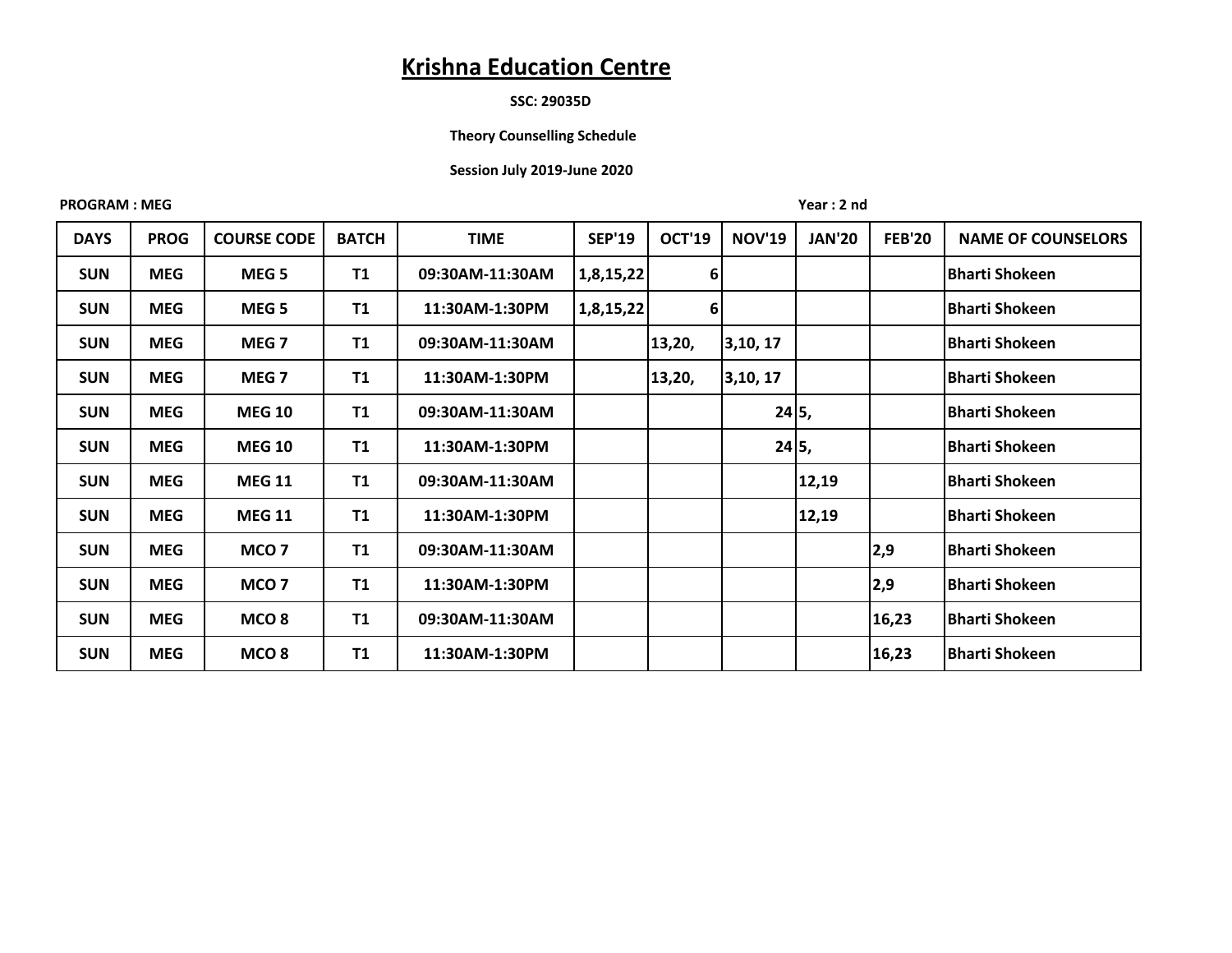#### **SSC: 29035D**

# **Theory Counselling Schedule**

## **Session July 2019-June 2020**

### **PROGRAM : MGPS** Year : 2nd

| <b>DAYS</b> | <b>PROG</b> | <b>COURSE CODE</b> | <b>BATCH</b> | <b>TIME</b>     | <b>SEP'19</b> | <b>OCT'19</b> | <b>NOV'19</b> | <b>NAME OF COUNSELORS</b> |
|-------------|-------------|--------------------|--------------|-----------------|---------------|---------------|---------------|---------------------------|
| <b>SUN</b>  | <b>MGPS</b> | MGP <sub>5</sub>   | <b>T1</b>    | 09:30AM-11:30AM | 1,8           |               |               | Dr. Raj Kumar             |
| <b>SUN</b>  | <b>MGPS</b> | <b>MGPE 10</b>     | T1           | 11:30AM-1:30PM  | 1,8           |               |               | 24 Dr. Raj Kumar          |
| <b>SUN</b>  | <b>MGPS</b> | <b>MGPE 11</b>     | T1           | 09:30AM-11:30AM | 15,22         |               |               | Dr. Raj Kumar             |
| <b>SUN</b>  | <b>MGPS</b> | <b>MGPE 12</b>     | <b>T1</b>    | 11:30AM-1:30PM  | 15,22         |               |               | Dr. Raj Kumar             |
| <b>SUN</b>  | <b>MGPS</b> | <b>MGPE 13</b>     | <b>T1</b>    | 09:30AM-11:30AM |               | 6, 13         |               | Dr. Raj Kumar             |
| <b>SUN</b>  | <b>MGPS</b> | <b>MGPE 15</b>     | T1           | 11:30AM-1:30PM  |               | 6, 13         |               | Dr. Raj Kumar             |
| <b>SUN</b>  | <b>MGPS</b> | <b>MGPE 16</b>     | T1           | 09:30AM-11:30AM |               | 20            |               | 3Dr. Raj Kumar            |
| <b>SUN</b>  | <b>MGPS</b> | MGPE 7             | <b>T1</b>    | 11:30AM-1:30PM  |               | 20            |               | 3Dr. Raj Kumar            |
| <b>SUN</b>  | <b>MGPS</b> | MGPE 8             | <b>T1</b>    | 09:30AM-11:30AM |               |               | 10, 17        | Dr. Raj Kumar             |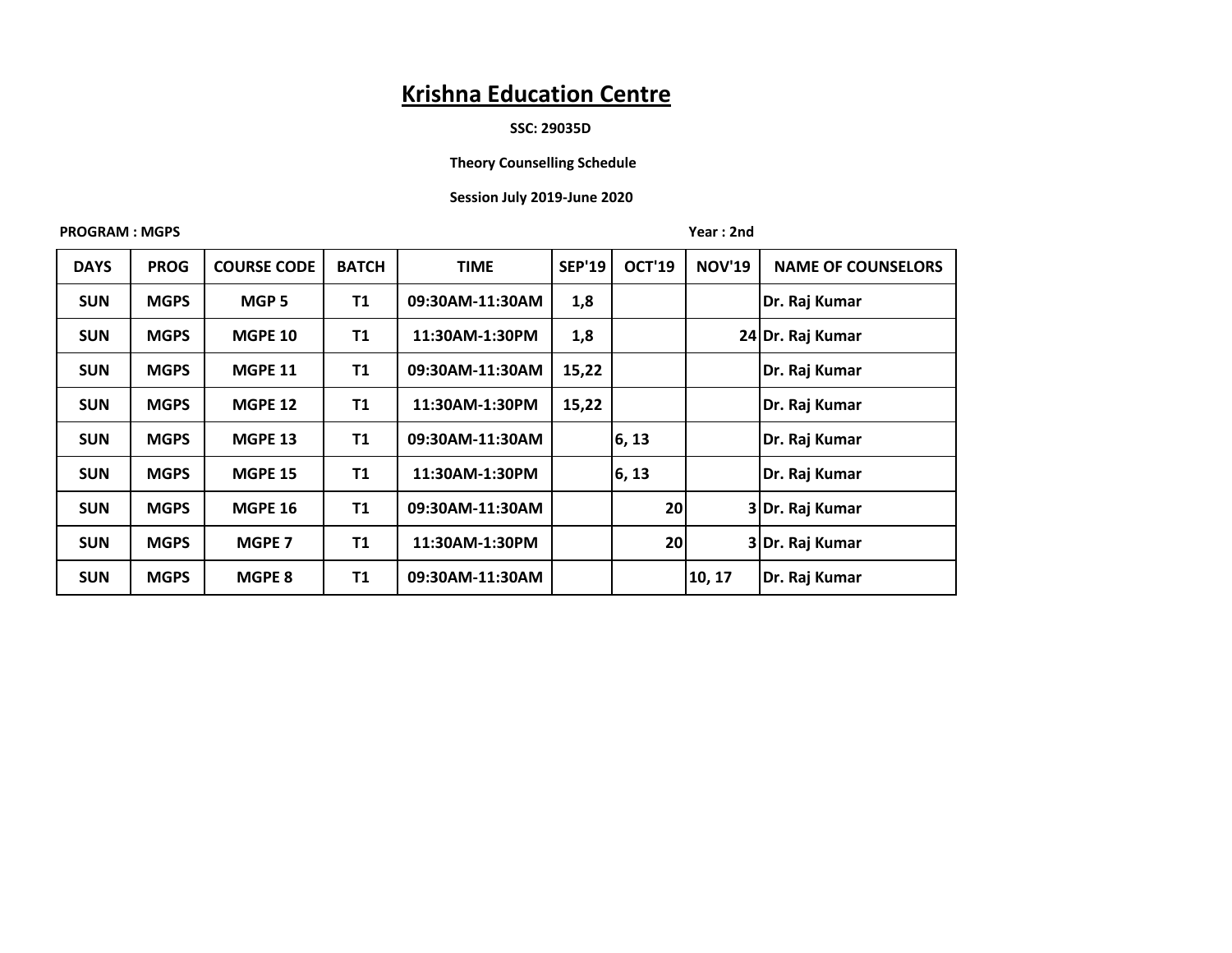# **SSC: 29035D**

 **Theory Counselling Schedule**

#### **Session July 2019-June 2020**

**PROGRAM : BTS Year : 2nd**

| <b>DAYS</b> | <b>PROG</b> | <b>COURSE CODE</b> | <b>BATCH</b> | <b>TIME</b>     | <b>SEP'19</b>                         | <b>OCT'19</b> | <b>NOV'19</b> | <b>NAME OF COUNSELORS</b> |
|-------------|-------------|--------------------|--------------|-----------------|---------------------------------------|---------------|---------------|---------------------------|
| <b>SUN</b>  | <b>BTS</b>  | FST <sub>1</sub>   | T1           | 09:30AM-11:30AM | 1,8,15,22                             | 6,13,20       |               | 3 Seema Bajaj             |
| <b>SAT</b>  | <b>BTS</b>  | <b>TS4</b>         | T1           | 2.30PM-4.30PM   | $17,14,21,28$ 5,12,19,26 <sup>1</sup> |               |               | Amrita Mishra             |
| <b>SAT</b>  | <b>BTS</b>  | TS <sub>5</sub>    | T1           | 4.30PM-6.30PM   | $17,14,21,28$ $5,12,19,26$            |               |               | Amrita Mishra             |
| <b>SAT</b>  | <b>BTS</b>  | PTS <sub>4</sub>   | T1           | 2.30PM-4.30PM   |                                       |               |               | $2,9,16,23$ Amrita Mishra |
| <b>SAT</b>  | <b>BTS</b>  | PTS <sub>5</sub>   | T1           | 4.30PM-6.30PM   |                                       |               |               | 2,9,16,23 Amrita Mishra   |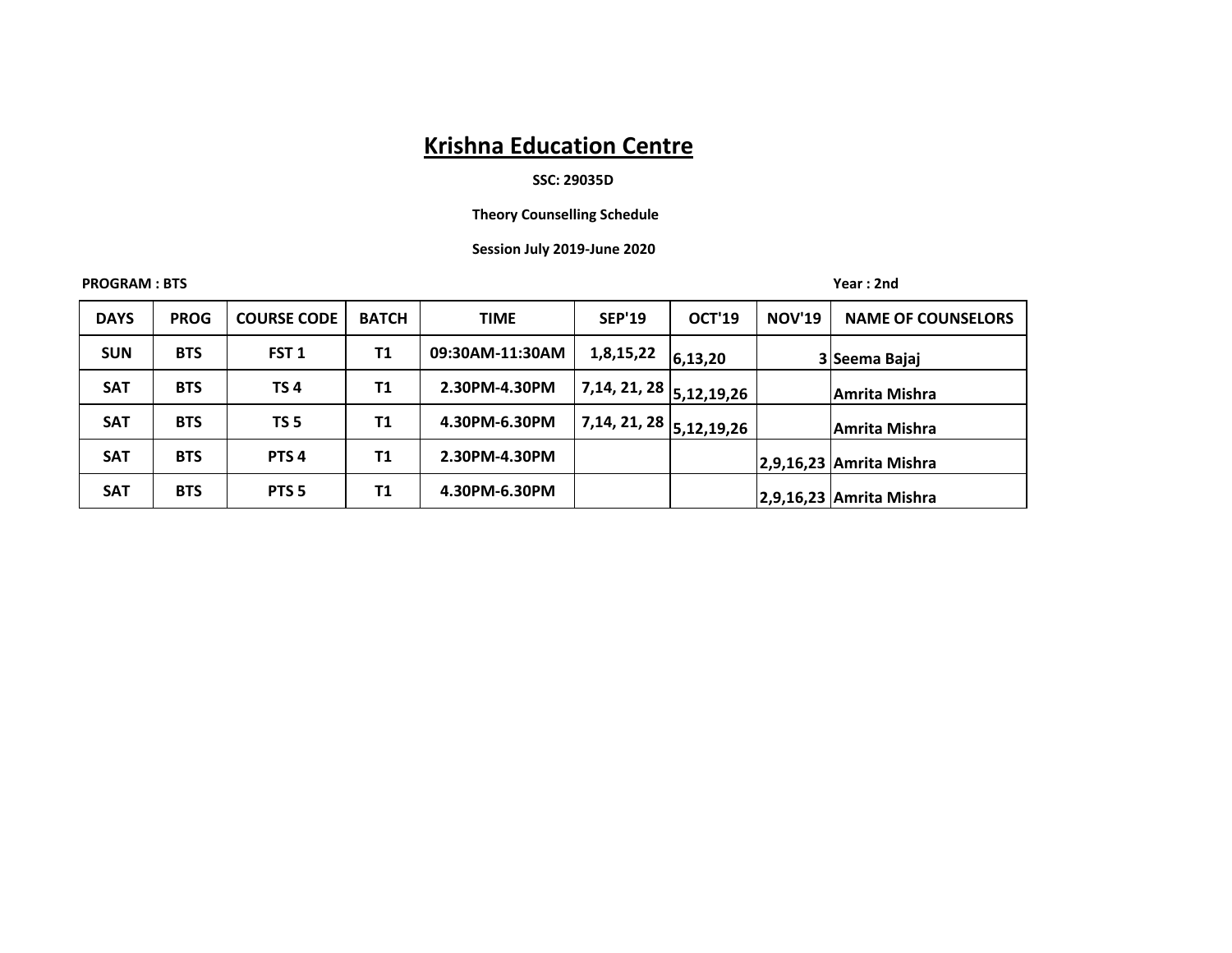#### **SSC: 29035D**

# **Theory Counselling Schedule**

# **Session July 2019-June 2020**

**PROGRAM : BTS** Year : 3rd

| <b>DAYS</b> | <b>PROG</b> | <b>COURSE CODE</b> | <b>BATCH</b> | <b>TIME</b>     | <b>SEP'19</b>     | <b>OCT'19</b> | <b>NOV'19</b> | <b>JAN'20</b> | <b>NAME OF COUNSELORS</b> |
|-------------|-------------|--------------------|--------------|-----------------|-------------------|---------------|---------------|---------------|---------------------------|
| <b>SUN</b>  | <b>BTS</b>  | TS <sub>3</sub>    | <b>T1</b>    | 09:30AM-11:30AM | 1,8,15,22 6,13,20 |               | 3             |               | lAmrita Mishra            |
| <b>SUN</b>  | <b>BTS</b>  | TS <sub>6</sub>    | <b>T1</b>    | 11:30AM-1:30PM  | 1,8,15,22 6,13,20 |               | 3             |               | Amrita Mishra             |
| <b>SUN</b>  | <b>BTS</b>  | PTS <sub>6</sub>   | T1           | 2:30PM-4:30PM   | 1,8,15,22         |               |               |               | <b>Amrita Mishra</b>      |
| <b>SUN</b>  | <b>BTS</b>  | AHE <sub>1</sub>   | T1           | 2:30PM-4:30PM   |                   | 6,13,20       | 3             |               | Manju Tewari              |
| <b>SUN</b>  | <b>BTS</b>  | AOM <sub>1</sub>   | T1           | 4.30PM-6.30PM   |                   | 6,13,20       |               |               | <b>Sheetal Tewari</b>     |
| <b>SUN</b>  | <b>BTS</b>  | <b>BEGE 103</b>    | <b>T1</b>    | 11:30AM-1:30PM  |                   |               | 10, 17, 24    |               | 5 Manju Tewari            |
| <b>SUN</b>  | <b>BTS</b>  | <b>BEGE 103</b>    | <b>T1</b>    | 2:30PM-4:30PM   |                   |               | 10, 17, 24    |               | 5 Manju Tewari            |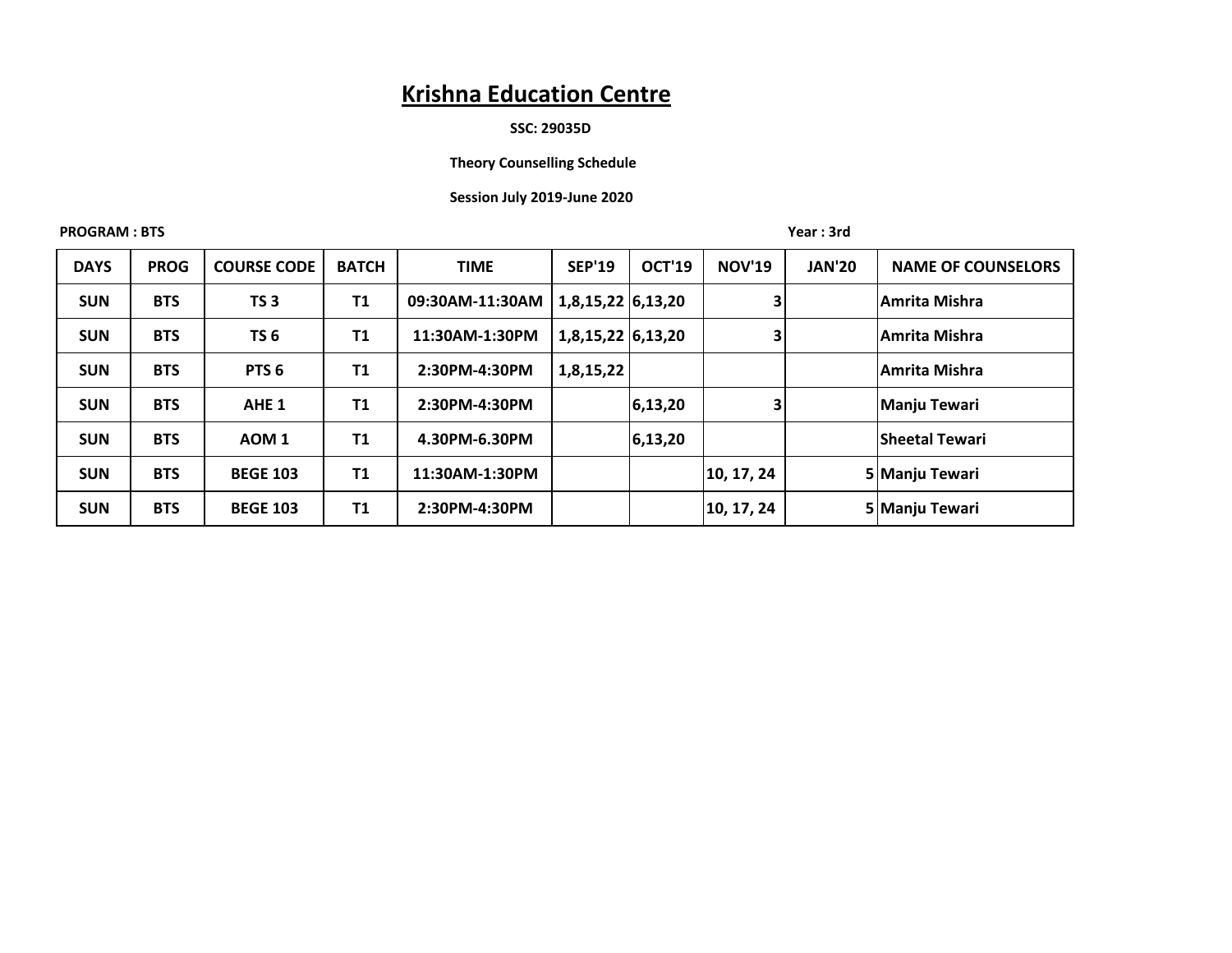# **SSC: 29035D**

## **Theory Councelling Schedule**

## **Session July 2019-June 2020**

#### **PROGRAM : B.COM Year : 2nd**

| <b>DAYS</b> | <b>PROG</b>  | <b>COURSE CODE</b> | <b>BATCH</b> | <b>TIME</b>     | <b>SEP'19</b> | <b>OCT'19</b> | <b>NOV'19</b> | <b>NAME OF COUNSELORS</b> |
|-------------|--------------|--------------------|--------------|-----------------|---------------|---------------|---------------|---------------------------|
| <b>SUN</b>  | <b>B.COM</b> | FST <sub>1</sub>   | <b>T1</b>    | 09:30AM-11:30AM | 1,8,15,22     | 6,13,20       | 3             | Seema Bajaj               |
| <b>SUN</b>  | <b>B.COM</b> | ECO <sub>3</sub>   | <b>T1</b>    | 11:30AM-1:30PM  | 1,8,15,22     |               |               | <b>Sheetal Dabral</b>     |
| <b>SUN</b>  | <b>B.COM</b> | ECO <sub>5</sub>   | <b>T1</b>    | 2:30PM-4:30PM   | 1,8,15,22     |               |               | <b>Sanjay Mishra</b>      |
| <b>SUN</b>  | <b>B.COM</b> | ECO <sub>6</sub>   | <b>T1</b>    | 4:30PM-6:30PM   | 1,8,15,22     |               |               | Sanjay Mishra             |
| <b>SUN</b>  | <b>B.COM</b> | ECO <sub>7</sub>   | T1           | 11:30AM-1:30PM  |               | 6, 13, 20,    | 3             | <b>Sheetal Dabral</b>     |
| <b>SUN</b>  | <b>B.COM</b> | <b>ECO 12</b>      | <b>T1</b>    | 2:30PM-4:30PM   |               | 6, 13, 20,    | 3             | Geeta Shishodia           |
| <b>SUN</b>  | <b>B.COM</b> | <b>ECO 13</b>      | <b>T1</b>    | 4:30PM-6:30PM   |               | 6, 13, 20,    | 3             | lRahul Verma              |
| <b>SUN</b>  | <b>B.COM</b> | <b>ECO 14</b>      | <b>T1</b>    | 11:30AM-1:30PM  |               |               | 10            | Geeta Shishodia           |
| <b>SUN</b>  | <b>B.COM</b> | <b>ECO 14</b>      | T1           | 2:30PM-4:30PM   |               |               | 10            | Geeta Shishodia           |
| <b>SUN</b>  | <b>B.COM</b> | <b>ECO 14</b>      | <b>T1</b>    | 4:30PM-6:30PM   |               |               | 10            | Geeta Shishodia           |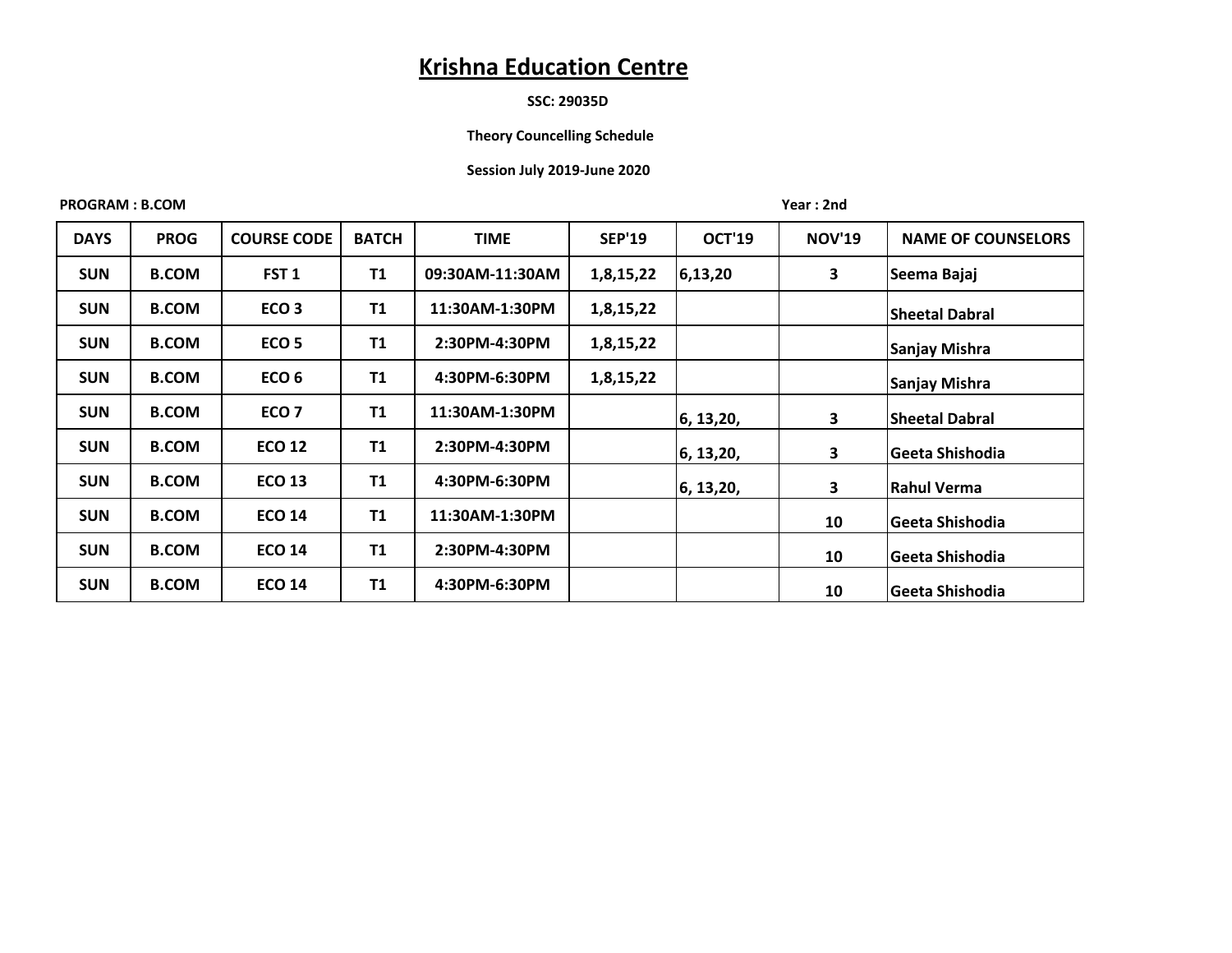### **SSC: 29035D**

#### **Theory Councelling Schedule**

## **Session July 2019-June 2020**

#### **PROGRAM : B.COM** Year : 3rd

| <b>DAYS</b> | <b>PROG</b>  | <b>COURSE CODE</b> | <b>BATCH</b> | TIME            | <b>SEP'19</b> | <b>OCT'19</b> | <b>NOV'19</b> | <b>NAME OF COUNSELORS</b> |
|-------------|--------------|--------------------|--------------|-----------------|---------------|---------------|---------------|---------------------------|
| <b>SUN</b>  | <b>B.COM</b> | ACC1               | <b>T1</b>    | 09:30AM-11:30AM | 1,8,15,22     |               |               | Manju Tewari              |
|             |              |                    |              |                 |               |               |               |                           |
| <b>SUN</b>  | <b>B.COM</b> | ACS <sub>1</sub>   | <b>T1</b>    | 11:30AM-1:30PM  | 1,8,15,22     |               |               | Manju Tewari              |
| <b>SUN</b>  | <b>B.COM</b> | <b>BCOE 108</b>    | <b>T1</b>    | 2:30PM-4:30PM   | 1,8,15,22     |               |               | <b>Rahul Verma</b>        |
| <b>SUN</b>  | <b>B.COM</b> | AED <sub>1</sub>   | <b>T1</b>    | 09:30AM-11:30AM |               | 6,13,20       |               | 3 Manju Tewari            |
| <b>SUN</b>  | <b>B.COM</b> | BCOA1              | <b>T1</b>    | 11:30AM-1:30PM  |               | 6,13,20       |               | 3 Sandeepa Kaur           |
| <b>SUN</b>  | <b>B.COM</b> | AHE <sub>1</sub>   | <b>T1</b>    | 2:30PM-4:30PM   |               | 6,13,20       |               | 3 Manju Tewari            |
| <b>SUN</b>  | <b>B.COM</b> | AOM <sub>1</sub>   | <b>T1</b>    | 4:30PM-6:30PM   |               | 6,13,20       |               | 3 Manju Tewari            |
| <b>SAT</b>  | <b>B.COM</b> | ECO <sub>9</sub>   | <b>T1</b>    | 2.30PM-4.30PM   | 7,14,         |               |               | <b>Sheetal Dabral</b>     |
| <b>SAT</b>  | <b>B.COM</b> | <b>ECO 10</b>      | <b>T1</b>    | 4.30PM-6.30PM   | 7,14          |               |               | <b>Sheetal Dabral</b>     |
| <b>SAT</b>  | <b>B.COM</b> | <b>ECO 11</b>      | <b>T1</b>    | 2.30PM-4.30PM   | 21,28         |               |               | <b>Sheetal Dabral</b>     |
| <b>SAT</b>  | <b>B.COM</b> | <b>ECO 11</b>      | <b>T1</b>    | 4.30PM-6.30PM   | 21,28         |               |               | <b>Sheetal Dabral</b>     |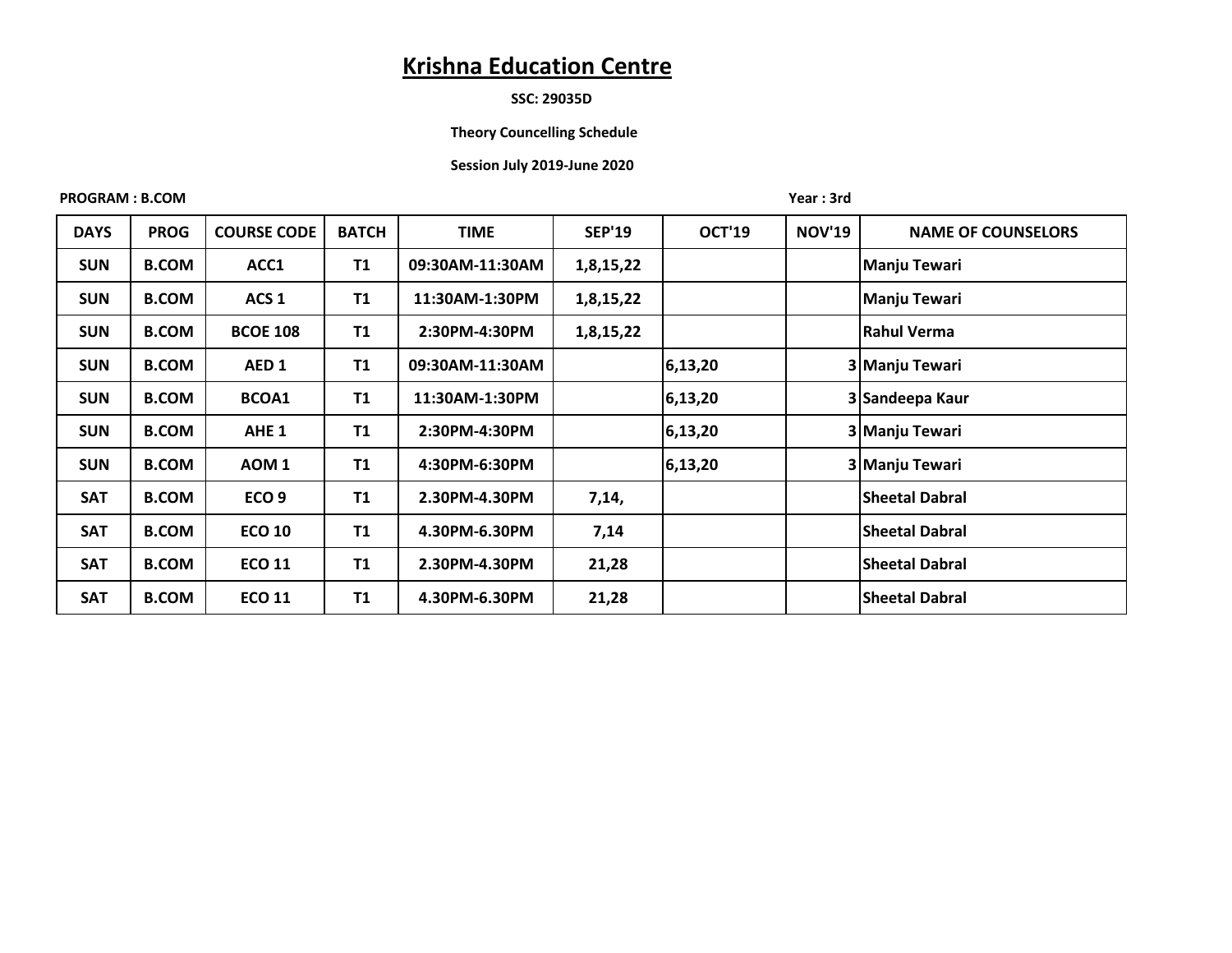**SSC: 29035D**

 **Theory Councelling Schedule**

 **Session July 2019-June 2020**

| <b>PROGRAM: BA</b> |             |                    |              |                 |                             | Year: 2nd     |               |               |               |                           |  |
|--------------------|-------------|--------------------|--------------|-----------------|-----------------------------|---------------|---------------|---------------|---------------|---------------------------|--|
| <b>DAYS</b>        | <b>PROG</b> | <b>COURSE CODE</b> | <b>BATCH</b> | <b>TIME</b>     | <b>SEP'19</b>               | <b>OCT'19</b> | <b>NOV'19</b> | <b>JAN'20</b> | <b>FEB'20</b> | <b>NAME OF COUNSELORS</b> |  |
| <b>SUN</b>         | BA          | FST <sub>1</sub>   | <b>T1</b>    | 09:30AM-11:30AM | 1,8,15,22                   | 6,13,20       |               |               |               | Sarita Verma              |  |
| <b>SUN</b>         | BA          | FST <sub>1</sub>   | <b>T2</b>    | 11:30AM-1:30PM  | 1,8,15,22                   | 6,13,20       |               |               |               | Sarita Verma              |  |
| <b>SUN</b>         | BA          | <b>ESO 11</b>      | <b>T1</b>    | 2.30PM-4.30PM   | 1,8,15,22                   | 6,13,20       |               |               |               | Dr. Babita Singh          |  |
| <b>SUN</b>         | <b>BA</b>   | <b>ESO 12</b>      | <b>T1</b>    | 4.30PM-6.30PM   | 1,8,15,22                   | 6,13,20       |               |               |               | Dr. Babita Singh          |  |
| <b>SUN</b>         | BA          | <b>ESO 13</b>      | <b>T1</b>    | 2.30PM-4.30PM   |                             |               | 3, 10, 17, 24 |               |               | Dr. Babita Singh          |  |
| <b>SUN</b>         | BA          | <b>ESO 13</b>      | T1           | 4.30PM-6.30PM   |                             |               | 3, 10, 17, 24 |               |               | Dr. Babita Singh          |  |
| <b>SUN</b>         | BA          | <b>BEGE 103</b>    | <b>T1</b>    | 09:30AM-11:30AM |                             |               |               | 5,12,19       | 2,9           | Manju Tewari              |  |
| <b>SUN</b>         | BA          | <b>EPS 11</b>      | <b>T1</b>    | 11:30AM-1:30PM  |                             |               |               | 5,12,19       | 2,9           | <b>Savita</b>             |  |
| <b>SUN</b>         | <b>BA</b>   | <b>BPSE 212</b>    | <b>T1</b>    | 2.30PM-4.30PM   |                             |               |               | 5,12,19       | 2,9           | Savita                    |  |
| SAT                | BA          | <b>BEGE 101</b>    | <b>T1</b>    | 2.30PM-4.30PM   | 7, 14, 21, 28 5, 12, 19, 26 |               |               |               |               | Manju Tewari              |  |
| <b>SAT</b>         | BA          | <b>BEGE 102</b>    | <b>T1</b>    | 4.30PM-6.30PM   | 7, 14, 21, 28 5, 12, 19, 26 |               |               |               |               | Manju Tewari              |  |
| <b>FRI</b>         | <b>BA</b>   | EPS <sub>3</sub>   | <b>T1</b>    | 2.30PM-4.30PM   | 6, 13, 20, 27,              | 4, 11, 18, 25 |               |               |               | Savita                    |  |
| <b>FRI</b>         | BA          | EPS <sub>7</sub>   | <b>T1</b>    | 4.30PM-6.30PM   | 6, 13, 20, 27,              | 4, 11, 18, 25 |               |               |               | <b>Savita</b>             |  |
| <b>THUR</b>        | BA          | EHI <sub>3</sub>   | <b>T1</b>    | 2.30PM-4.30PM   | 5,12,19,26                  | 3, 10, 17, 24 |               |               |               | Hansraj                   |  |
| <b>THUR</b>        | BA          | EHI4               | T1           | 4.30PM-6.30PM   | 5,12,19,26                  | 3,10,17,24    |               |               |               | Hansraj                   |  |
| <b>THUR</b>        | BA          | EHI <sub>1</sub>   | <b>T1</b>    | 2.30PM-4.30PM   |                             |               | 3, 10, 17, 24 | 2,9, 16, 23   |               | Hansraj                   |  |
| <b>THUR</b>        | BA          | EHI <sub>2</sub>   | <b>T1</b>    | 4.30PM-6.30PM   |                             |               | 3, 10, 17, 24 | 2,9,16,23     |               | Hansraj                   |  |
| <b>FRI</b>         | BA          | EHD <sub>3</sub>   | <b>T1</b>    | 2.30PM-4.30PM   |                             |               |               | 1,8,15,22     |               | Dr. Hemansi Srivastava    |  |
| <b>FRI</b>         | BA          | EHD <sub>4</sub>   | T1           | 4.30PM-6.30PM   |                             |               |               | 1,8,15,22     |               | Dr. Hemansi Srivastava    |  |